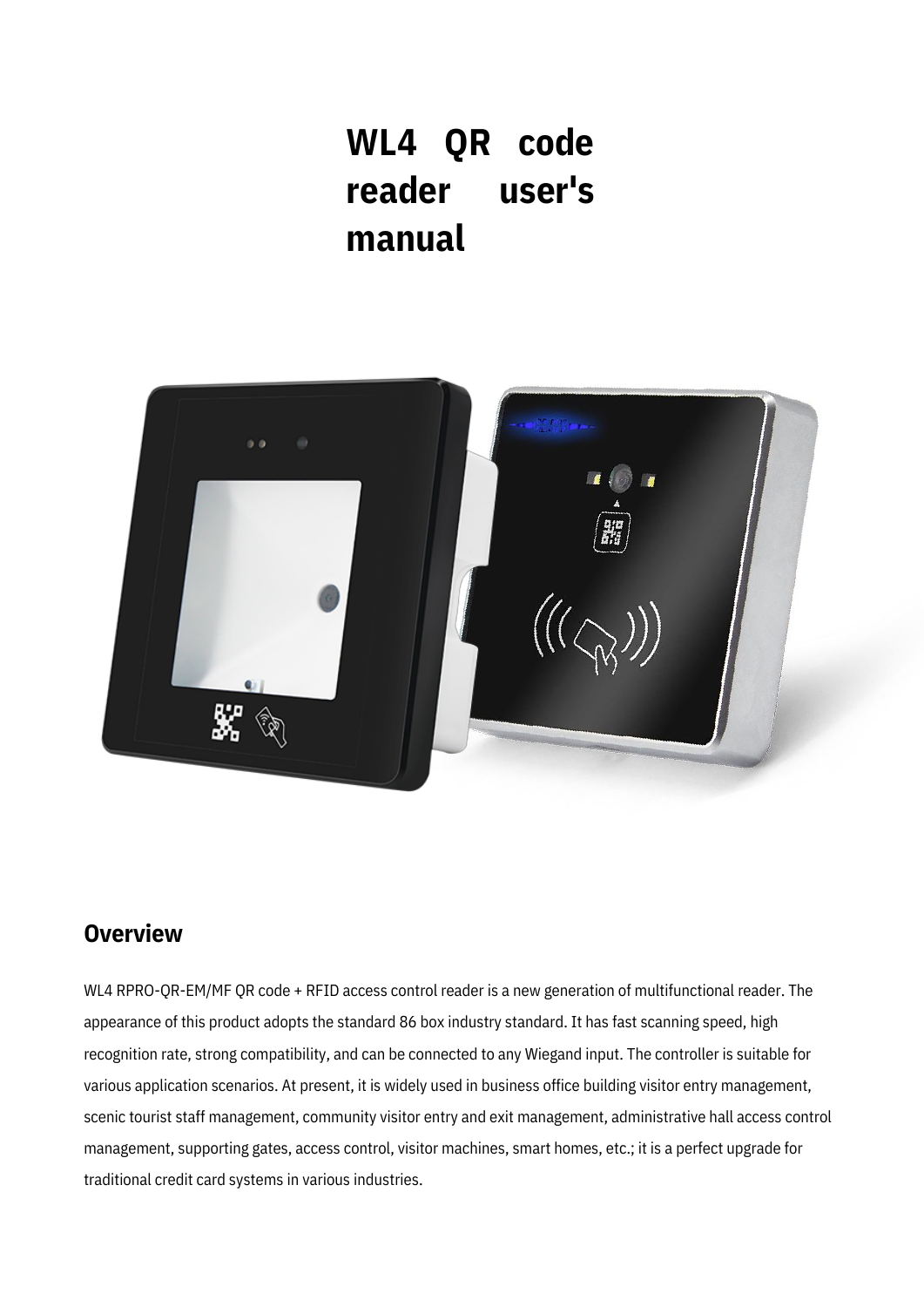## **technical parameter**

| project                      | parameter                                      | project          | parameter                          |  |
|------------------------------|------------------------------------------------|------------------|------------------------------------|--|
| Card reader type             | EM card or Mifare card                         | Barcode type     | QR, one/two-dimensional code       |  |
| communication method         | Wiegand 26/34/RS232/RS485/TTL<br>Decoding mode |                  | Image decoding                     |  |
| Reading direction (bar code) | Angle 45° with the lens as the center          | Scan code        | Automatic induction, buzzer prompt |  |
|                              | point                                          | characteristics  |                                    |  |
| <b>Operating Voltage</b>     | $8 - 12V$                                      | Working current  | 800 <sub>m</sub> A                 |  |
| Card reading distance (card) | $3 - 6$ CM                                     | Reading speed    | $<$ 200 $\mathrm{ms}$              |  |
| Reading distance (QR code)   | $0-20cm$                                       | Material quality | Zinc alloy frame + acrylic panel   |  |
| Working humidity             | 10%~90%                                        | Operating        | $-20$ °C~70 °C                     |  |
|                              |                                                | temperature      |                                    |  |
| operating system             | WindowsXP/7/8/10), Linux                       | Size             | 86m m × 86m m × 18m m              |  |
| Indicator light              | Blue work light, green feedback light          | Weight           | 150G                               |  |

### **Card reader prompt**

The blue light is always on after wiring, the green light flashes and a buzzer prompts after the card reading or scanning is successful

## **Wiring definition**

| Wiegand 26/34   | <b>RS485</b>     | <b>RS232</b>    |  |
|-----------------|------------------|-----------------|--|
| Red line: 12v   | Red line: 12v    | Red line: 12v   |  |
| Black wire: GND | Black wire: GND  | Black wire: GND |  |
| Green line: DO  | Brown wire: 485A | Blue line: RX   |  |
| White line: D1  | Orange: 485B     | Yellow line: TX |  |

## **Setting code description**

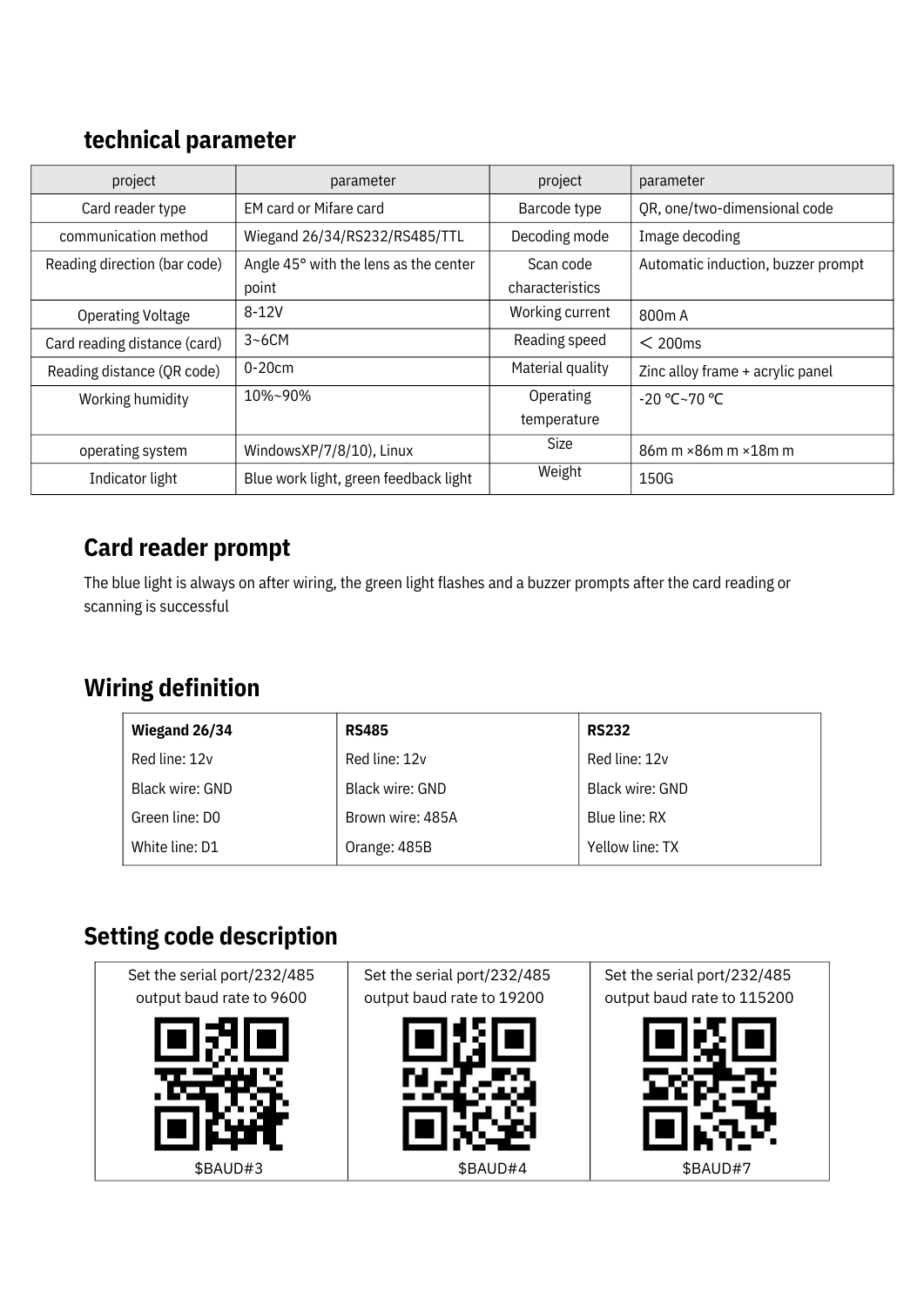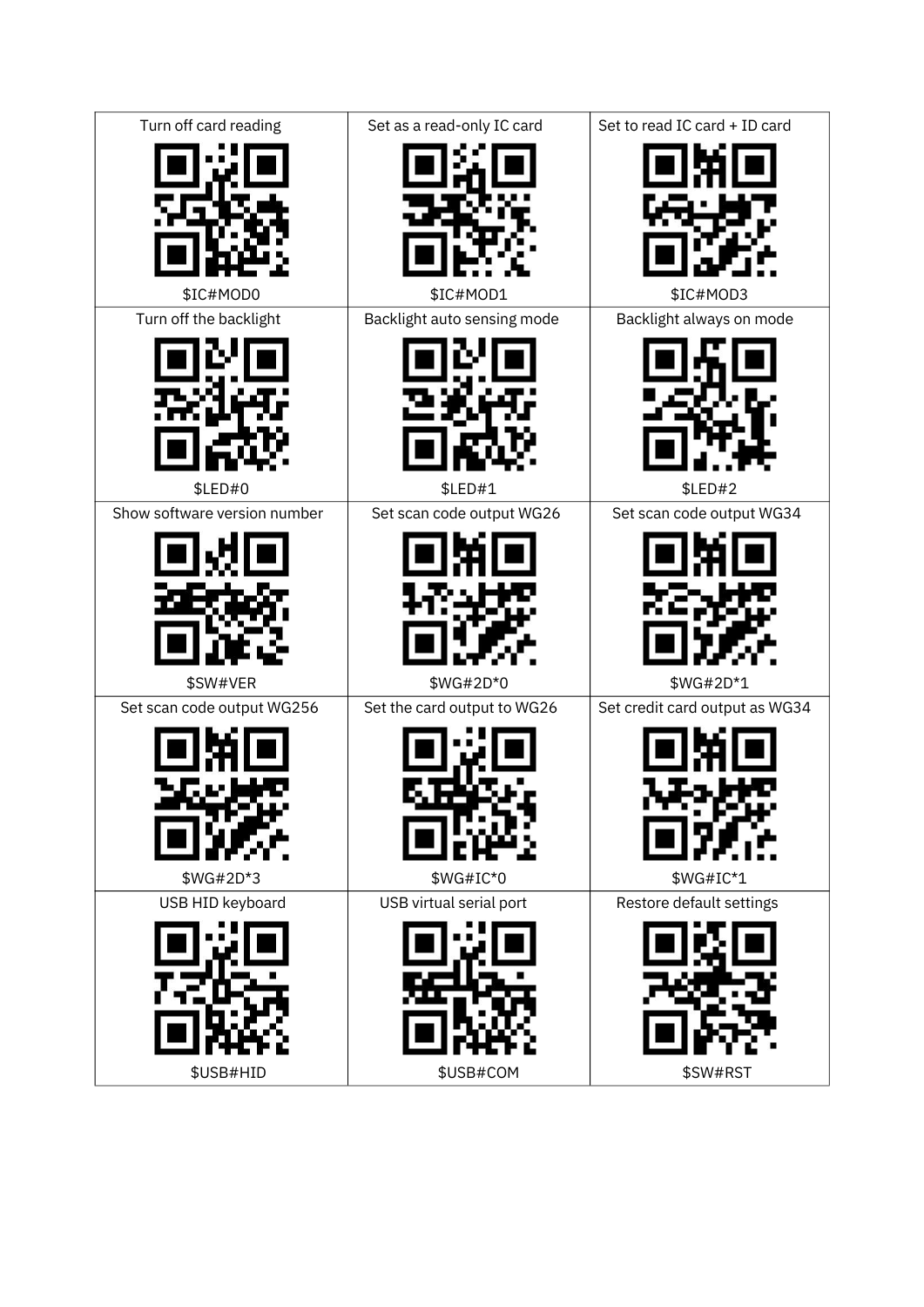

## **Card reading parameter settings**

1. Set the output format

| 瑟<br><b>RFID</b><br>G                          |                                |                                |  |                        |  |
|------------------------------------------------|--------------------------------|--------------------------------|--|------------------------|--|
| About<br>System<br>Stype                       |                                |                                |  |                        |  |
| USB reader intelligent setting                 |                                |                                |  |                        |  |
| Dutput format setting<br>10 no.in D(four byte) | 10 no. in D reverse            |                                |  |                        |  |
| ○8 no. in HEX                                  |                                | ◯ 8 no. in HEX reverse         |  |                        |  |
| S no. in D (last 3bytes)                       | O 00+8 no. in D (last 3 bytes) |                                |  |                        |  |
| ◯ 8 no. in D (last 4 bytes)                    | $O5$ no. in D                  |                                |  |                        |  |
| $O$ 18 no. in D                                | $O$ 13 no. in D                |                                |  |                        |  |
| 10 no. in HEX                                  |                                |                                |  |                        |  |
| 14 no. in HEX (7 byte)                         |                                | 14 no. in HEX reverse (7 byte) |  |                        |  |
| $O$ 2H4D + 2H4D                                | ◯ 8 no. in D (last 4 bytes)    | add , in middle                |  |                        |  |
| $\Box$ add ;                                   | $\Box$ add?                    | add "Enter"                    |  |                        |  |
| <b>O</b> Big buzzer                            | ◯ Small buzzer<br>2B           | Add user-defined byte          |  |                        |  |
| Read                                           |                                | Set                            |  |                        |  |
| <b>RFID</b>                                    | <b>DEMO V 6.0</b>              |                                |  | 2020.09.03 09:18:58 AM |  |

2. Output format description

Take ID card number 00 11 22 AA BB as an example:

1) 10-digit decimal (4 bytes after id conversion): 0287484603

2) 10-digit decimal reverse output (4 bytes after id conversion): 3148489233

- 3) 8-digit hexadecimal: 1122AABB
- 4) 8-digit hexadecimal reverse output: BBAA2211